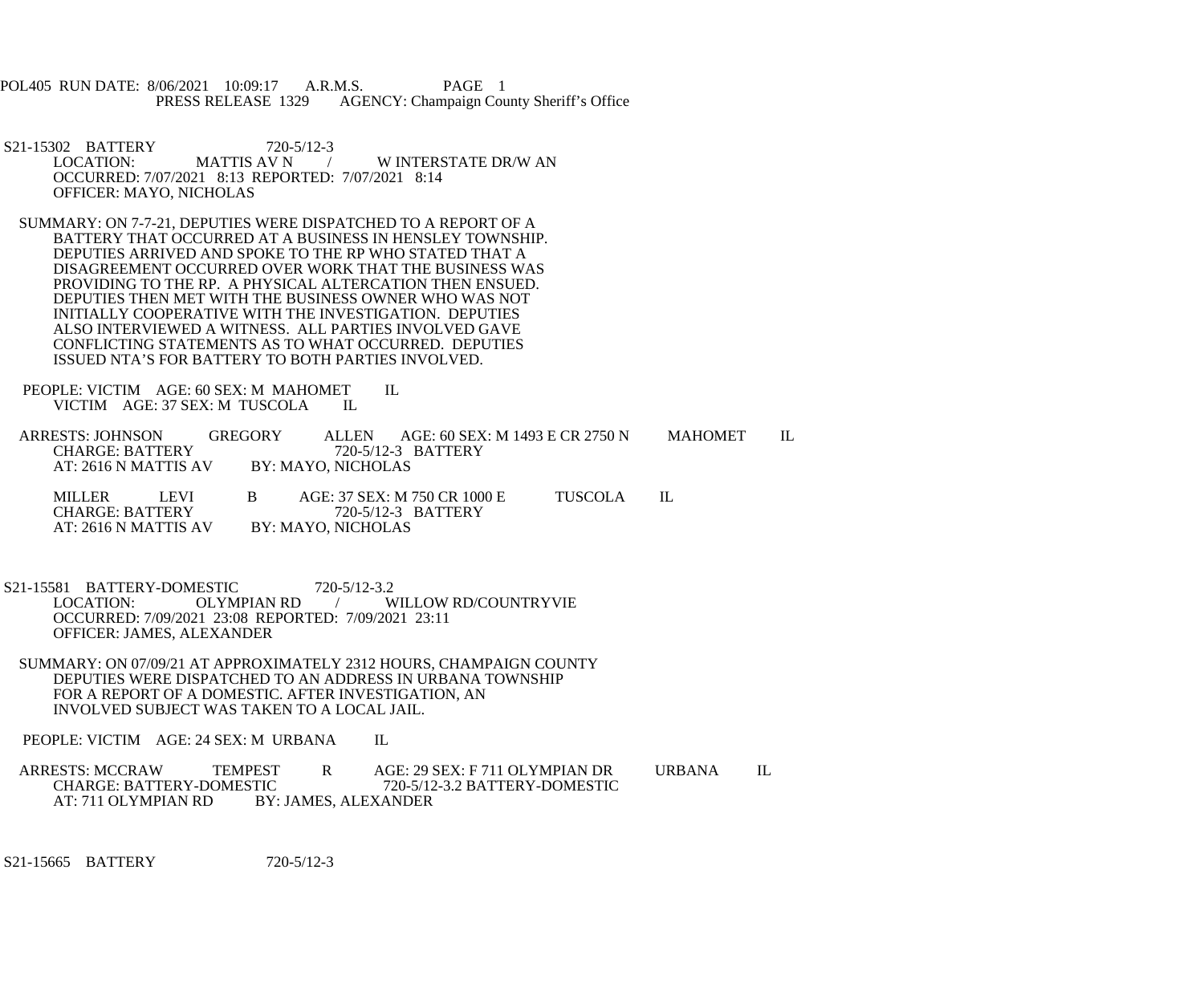POL405 RUN DATE: 8/06/2021 10:09:17 A.R.M.S. PAGE 2<br>PRESS RELEASE 1329 AGENCY: Champaign Cou AGENCY: Champaign County Sheriff's Office LOCATION: BURWASH AV / QUAIL RUN DR/REGENCY OCCURRED: 7/10/2021 23:30 REPORTED: 7/10/2021 23:53 OFFICER: MAIDENS, MARK

 SUMMARY: ON SUNDAY MORNING, JULY 11, 2021 A CHAMPAIGN COUNTY SHERIFF'S OFFICE DEPUTY RESPONDED TO A THEATER IN THE VILLAGE OF SAVOY FOR A REPORTED BATTERY. INVOLVED PARTIES WERE INTERVIEWED AND A NOTICE TO APPEAR WAS ISSUED.

PEOPLE: VICTIM AGE: 57 SEX: M CHAMPAIGN IL

ARRESTS: SANDERS WILLIAM D AGE: 36 SEX: M 2179 E CR 275 N HIESBORO IL CHARGE: BATTERY 720-5/12-3 BATTERY 720-5/12-3 BATTERY<br>BY: MAIDENS, MARK AT: CHESTNUT ST/I57

S21-15723 BATTERY-AGG DOMESTIC 720-5/12-3.3<br>LOCATION: MARKET ST N / ELLE ELLEN ST/I74 E T COU OCCURRED: 7/11/2021 19:25 REPORTED: 7/11/2021 19:29 OFFICER: LIVINGSTON, ANDREW

 SUMMARY: ON 7/11/2021, CHAMPAIGN COUNTY SHERIFF DEPUTIES WERE DISPATCHED TO THE VILLAGE PANTRY IN OGDEN, IL FOR A REPORT OF A DOMESTIC. DEPUTIES ARRIVED ON SCENE AND OBTAINED STATEMENTS FROM THE VICTIM AND TWO INDEPENDENT WITNESSES. DEPUTIES LEARNED THE MALE HALF LEFT THE SCENE AND WAS LATER STOPPED AND ARRESTED BY ISP. THE MALE OFFENDER WAS PLACED UNDER ARREST FOR DOMESTIC BATTERY AND TRANSPORTED TO THE SATELLITE JAIL.

PEOPLE: VICTIM AGE: 30 SEX: F DANVILLE IL

ARRESTS: SHANKS II FLOYD J AGE: 34 SEX: M 214 TENNESSE AVE DANVILLE IL CHARGE: BATTERY-AGG DOMESTIC 720-5/12-3.3 BATTERY-AGG DOMESTIC CHARGE: BATTERY-AGG DOMESTIC 720-5/12-3.3 BATTERY-AGG DOMESTIC<br>AT: RT 150/850 E BY: SELLEK, KYLE BY: SELLEK, KYLE

 S21-15916 WARRANT-IN STATE LOCATION: 00 BLOCK OF MAIN ST E URBANA OCCURRED: 7/13/2021 16:41 REPORTED: 7/13/2021 16:41 OFFICER: ALVAREZ,JESSICA

SUMMARY: ARRESTEE HAD AN OUTSTANDING CHAMPAIGN COUNTY WARRANT.

PEOPLE: VICTIM SOCIETY-WARRANTS/RECOVERED PROPERTY

ARRESTS: JONES KENDALL KHALIF AGE: 33 SEX: M 1612 LOCK RAVEN CHAMPAIGN IL CHARGE: WARRANT WARRANT WARRANT-IN STATE CHARGE: WARRANT-IN STATE WARRANT WARRANT-IN STATE<br>AT: 101 E MAIN ST BY: ALVAREZ.JESSICA BY: ALVAREZ, JESSICA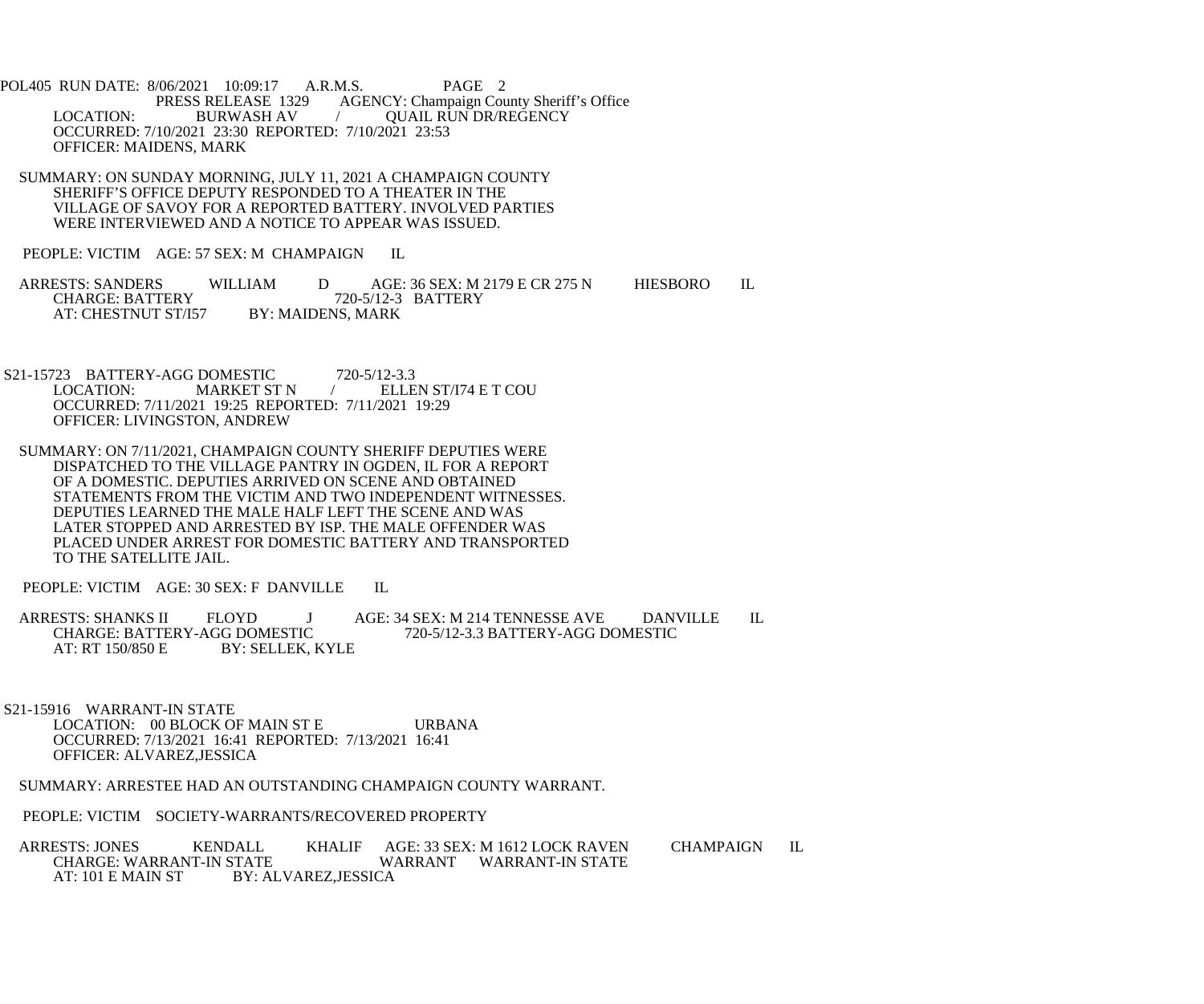POL405 RUN DATE: 8/06/2021 10:09:17 A.R.M.S. PAGE 3<br>PRESS RELEASE 1329 AGENCY: Champaign Cou AGENCY: Champaign County Sheriff's Office

- S21-15924 UNLAWFUL RESTRAINT 720-5/10-3<br>BATTERY-DOMESTIC 720-5/12-3.2 BATTERY-DOMESTIC<br>LOCATION: P/ PATRICK HENRY CR / CONSTITUTION AV/CONS OCCURRED: 7/13/2021 19:15 REPORTED: 7/13/2021 19:21 OFFICER: CUMMINGS, MATTHEW
- SUMMARY: ON 7/13/21 AT APPROXIMATELY 1921 HOURS, CHAMPAIGN COUNTY SHERIFF DEPUTIES RESPONDED TO THE 1900 BLOCK OF PATRICK HENRY CIRCLE IN URBANA FOR A REPORT OF A DOMESTIC BATTERY. UPON ARRIVAL, THE OFFENDING PARTY HAD LEFT THE SCENE AND THE VICTIM WAS INTERVIEWED WITH MINOR INJURIES. LATER, THE OFFENDING PARTY WAS ARRESTED AND CHARGED WITH DOMESTIC BATTERY.

 OFFENDER AGE: 43 SEX: M VICTIM AGE: 23 SEX: F URBANA IL

ARRESTS: EVANS TAROWE LAMAR AGE: 43 SEX: M 1905 PATRICK HENRY CIRCLE URBANA IL<br>CHARGE: BATTERY-DOMESTIC 720-5/12-3.2 BATTERY-DOMESTIC CHARGE: BATTERY-DOMESTIC 720-5/12-3.2 BATTERY-DOMESTIC AT: 1905 PATRICK HENRY CIRCLE BY: CUMMINGS, MATTHEW

- S21-15941 TRESPASS TO LAND/REAL PROPERTY 720-5/21-3 CRISIS INTERVEN. - MENTAL ILLNESS<br>LOCATION: SAVOY PLAZA LN / ARBOUR TOWNE PL/PROS OCCURRED: 7/13/2021 20:30 REPORTED: 7/13/2021 20:38 OFFICER: FOSTER, SUSAN
- SUMMARY: CCSO RESPONDED TO A LOCAL BUSINESS PARKING LOT FOR A TRESPASS COMPLAINT. THE SUSPECT HAD BEEN ISSUED A NO TRESPASS LETTER EARLIER IN THE DAY AND HAD NOT VACATED THE AREA SINCE AT THE AGREED UPON TIME. THE SUSPECT WAS ISSUED AN NTA.
- PEOPLE: VICTIM PHILLIP EDISON & CO. CINCINAI OH<br>VICTIM AGE: 39 SEX: F URBANA IL VICTIM AGE: 39 SEX: F URBANA OFFENDER AGE: 00 SEX: U RACE: U HEIGHT: 000 WEIGHT: 000 HAIR: EYES:

ARRESTS: RONDON MARISSA CARMAN AGE: 39 SEX: F HOMELESS URBANA IL<br>CHARGE: TRESPASS TO LAND/REAL PROPERTY 720-5/21-3 TRESPASS TO LAND/REAL PRO CHARGE: TRESPASS TO LAND/REAL PROPERTY<br>AT: SAVOY PLAZA LANE BY: FOSTER, SUSAN AT: SAVOY PLAZA LANE RONDON MARISSA CARMAN AGE: 39 SEX: F HOMELESS URBANA IL CHARGE: TRESPASS TO LAND/REAL PROPERTY 720-5/21-3 TRESPASS TO LAND/REAL PRO CHARGE: TRESPASS TO LAND/REAL PROPERTY<br>AT: 1333 SAVOY PLAZA LN BY: FOSTER, SUSAN AT: 1333 SAVOY PLAZA LN

S21-17592 WARRANT-IN STATE